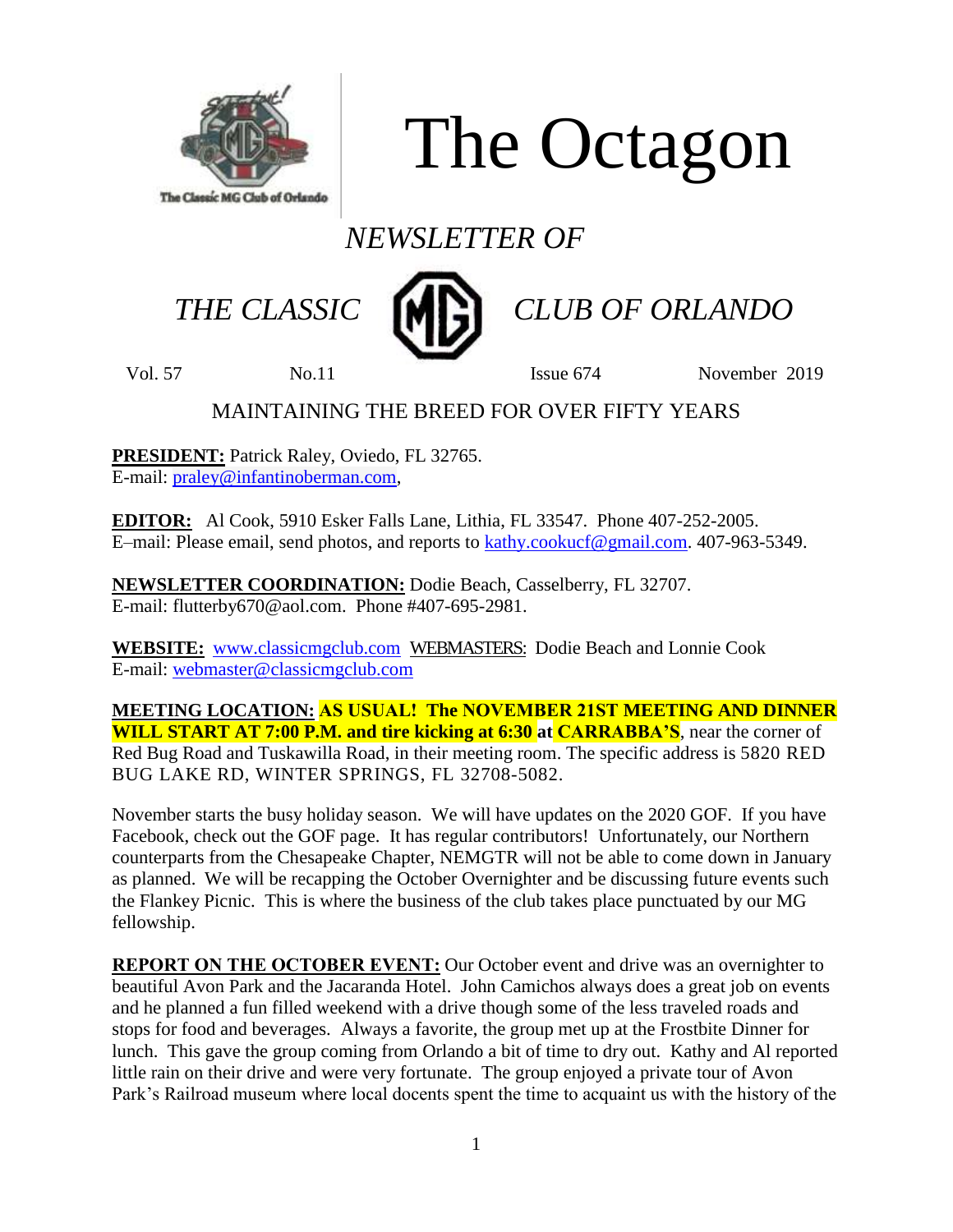areas as well as acquisitions from daily life. We are always treated graciously, and we had the porch for our predinner gathering and then went to the restaurant across the street. It was a fun and relaxing trip and the Jacaranda Hotel is better than ever with its redecorated rooms.

**NOVEMBER EVENT:** The Annual Flankey Not So Ordinary Car Show and Picnic at Camille and Kerry Flankey's will be on **Sunday**, **November**  $24<sup>th</sup>$ . This will be a popular event and the challenge will be to judge all the delicious chili's! Bring a side or a pot of chili to feed 8. Kathy Cook (407-963-5349) will coordinate the food and RSVPs. Club will provide nonalcoholic beverages otherwise BYOB! The Flankey Horse Farm located at 8098 Gillam Road, Apopka 32703. Directions: Turn East off Apopka-Vineland Rd. at Gilliam Rd, 1-mile North of the intersection of A-V and Clarcona-Ocoee Rd. The time will be from 12:00 Noon until approximately 4:00. As usual, we will extend a warm welcome to other the British car folks. We also need a few volunteers to help set up on Sunday morning. Camille has Albums from past events and hopefully will bring them out. Thank you to the Flankeys for helping us to keep the memories alive.

**HOLIDAY PARTY AT THE PAYNES:** Please see the attached flyer for the annual party at the Paynes. Please RSVP 352-394-4969 by: Dec. 1, 2019. Bring a gift if you would like to participate in the gift exchange, and BYOB.

# **FUTURE CLUB EVENTS:**

We try to do a driving event on the weekend after the meeting (local drives during the summer). This of course is subject to availability and changes. Events planned for the next few months include the following (subject to change):

November –  $21<sup>st</sup>$  meeting at Carrabba's

16<sup>th</sup> - Party at Dan and Judy Duran's fly in home, their address is 4819 Southwind Ct, Mulberry, FL 33860

24<sup>th</sup> - Annual Flankey Not So Ordinary Car Show and Picnic at Camille and Kerry Flankey's. This will be a popular event and the challenge will be to judge all the delicious chili's! Bring a side or a pot of chili to feed 8. Kathy Cook (407- 963-5349) will coordinate the food and RSVPs. Club will provide non-alcoholic beverages otherwise BYOB! The Flankey Horse Farm located at 8098 Gillam Road, Apopka 32703. Directions: Turn East off Apopka-Vineland Rd. at Gilliam Rd, 1-mile North of the intersection of A-V and Clarcona-Ocoee Rd. The time will be from 12:00 Noon until approximately 4:00.

December –  $14<sup>th</sup>$  Christmas Party, at 5:00 (Richard and Nancy Payne's). Food will be provided by the Payne's but BYOB and optional gift for the auction/gift exchange See attached invitation!  $18<sup>th</sup>$  Tour of lights (in lieu of regular meeting)

January 2020 –  $16^{th}$  MG Meeting  $20<sup>th</sup>$  Event TBA (Raley)

February 2020 –  $20^{th}$  Meeting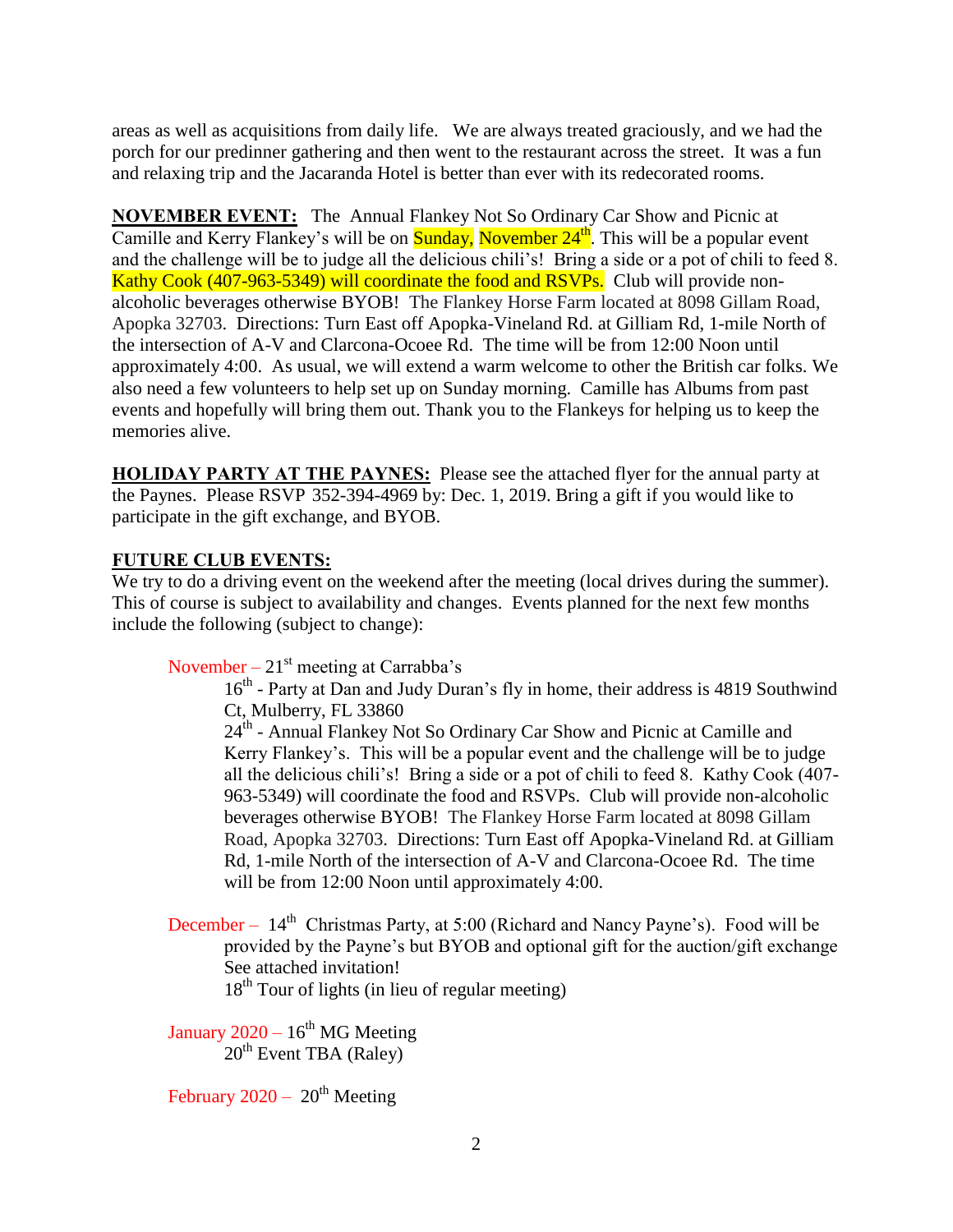Event- TBA

March 2020 – 14th MG St Patrick's Day and Planning Party at the Cooks in Lithia, 12:00 noon  $19<sup>th</sup>$  meeting

April 2020 – 17-19th GOF by Classic MG Club Orlando, April 17-19th at Mission Inn

### PLEASE TAKE PICTURES AT THE EVENTS AND EMAIL THEM TO KATHY [KATHY.COOKUCF@GMAIL.COM](mailto:Kathy.cookucf@gmail.com) SO SHE CAN PUT THEM IN THE NEWSLETTER!!!!

#### **GOF 2020:**

#### **GOF-South Mk LIV Update:**



We are all looking forward to the 54th annual "Southern Gathering of the Faithful" Friday April 17 through Sunday April 19, 2020. As announced it will be held at The Mission Inn Howey-in-the-Hills, Florida, <https://www.gofsouth.org/>

Don't put it off. Sign up now for GOF-South. Tell your MG friends around the nation to sign up, too. A hundred MGs and over 200 enthusiasts are expected.

We will have Rallies on old Florida back roads, hands-on MG seminars by nationally known experts all week end, two MG shows, banquets, shopping and sightseeing, tea and fashions, and of course new and long-time MG friends make GOF-South the largest and most important MG event in the Southeast.

The GOF-South website is up and running. It looks great and is already receiving registrations and payments. Click on this link to see for yourself and register online or with a paper form: <https://www.gofsouth.org/>

The Mission Inn has a limited number of rooms at a special GOF rate so, book your room while they are still available. Phone 800-874-9053. Ask for Reservation Code: 1218G8.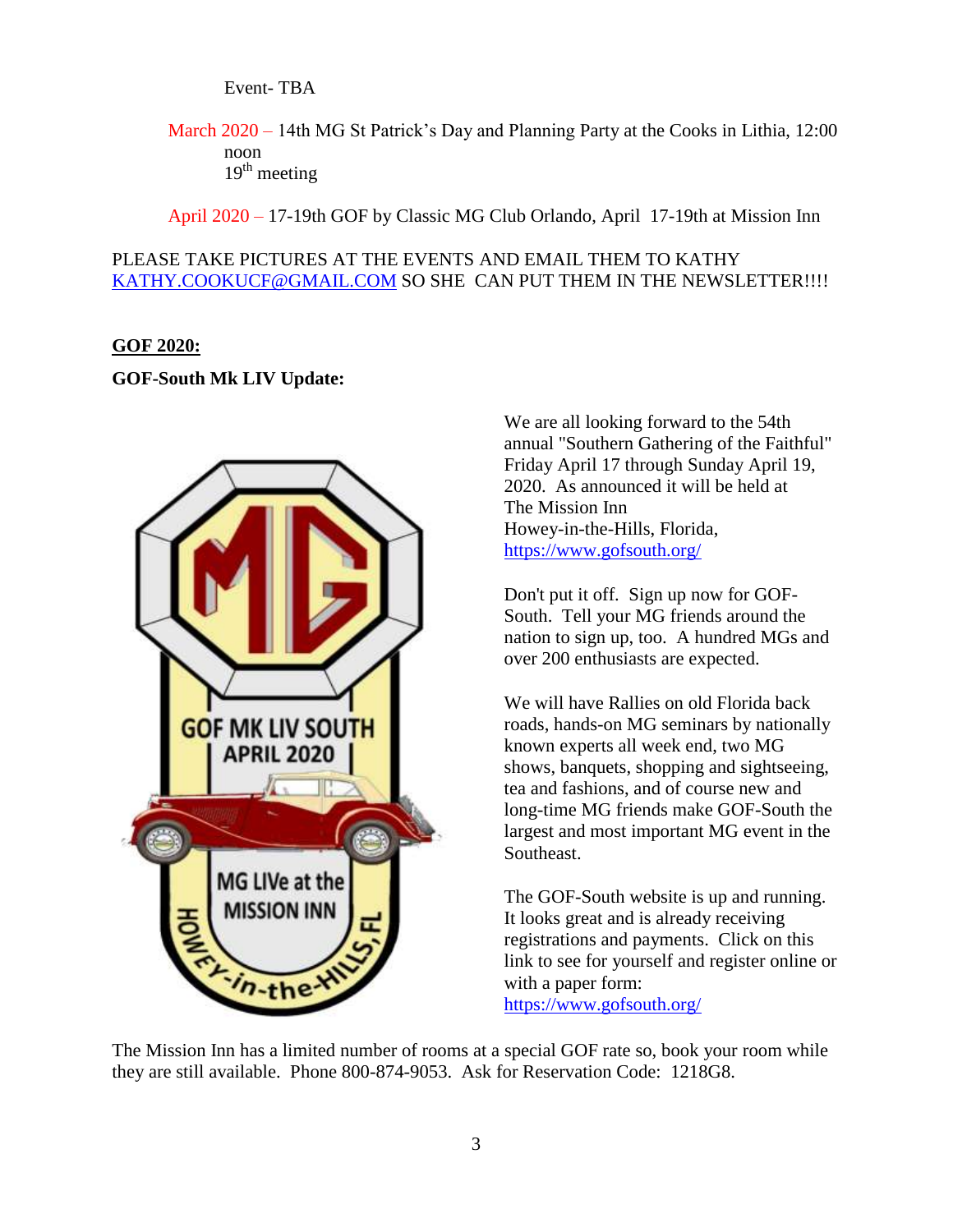Please Like, Follow, and Share the GOF-South Facebook page with your Facebook friends. We need your help to spread the word. Click this link: <https://www.facebook.com/gofsouth/>

Dodie added a link to the GOF-South website on our CMGC web page. While you are looking at the revised website, look at other information on the site - it's your one-stop location for past current - future information about the club.

<https://www.classicmgclub.com/>

Get your MG ready ... it's going to be a jam-packed weekend of beautiful drives, helpful knowledge, wonderful resort activities, and life-long MG friends.



# **MEMBER NEWS:**

Usually we do not publish writeup of car shows from non-MG groups, but this month we decided to publish the wonder write up and activities of Glen and Jill Moore. Glen & Jill Moore's gorgeous MGA (Little Blue Coupe) was selected to show at the Lake Mirror Classic Auto Show! Here is a report of the Event:

Club member, George Butz, suggested in a conversation at GOF South that we consider taking the MGA to the Lake Mirror event in Lakeland. A review of their website found that the Lake Mirror Classic (an abbreviated form of the long name) was a large show with many activities happening – an auto show, Concours d'Elegance, Road Rallye, food trucks, new car dealer displays, live music, and more. It looked like it could be fun, so the application form was printed out and completed, then submitted with the required photos of specific areas of the car attached. Our goal was to be able to share a British car, and more so, an MG, with many people who appreciate cars, but do not know about classic MGs. A few months later, the acceptance letter was received; The Little Blue Coupe was accepted into the Concours.

We had never been a part of the "showing" side of a Concours. Participated in the "looking" at" side of the Concours at Amelia Island for many years. It is different than a car show. On Friday evening there was a cocktail party hosted by MidFlorida Credit Union on the  $10<sup>th</sup>$ floor of their building overlooking the lakes in downtown Lakeland. A large array of food, an open bar, and live music created a festive atmosphere. The people were open and accepting and conversation flowed easily. It was a fun evening.

For the Saturday morning show, an appointment time for arrival was given to each car to avoid any traffic jams. A volunteer guided every car to its reserved parking spot and placed a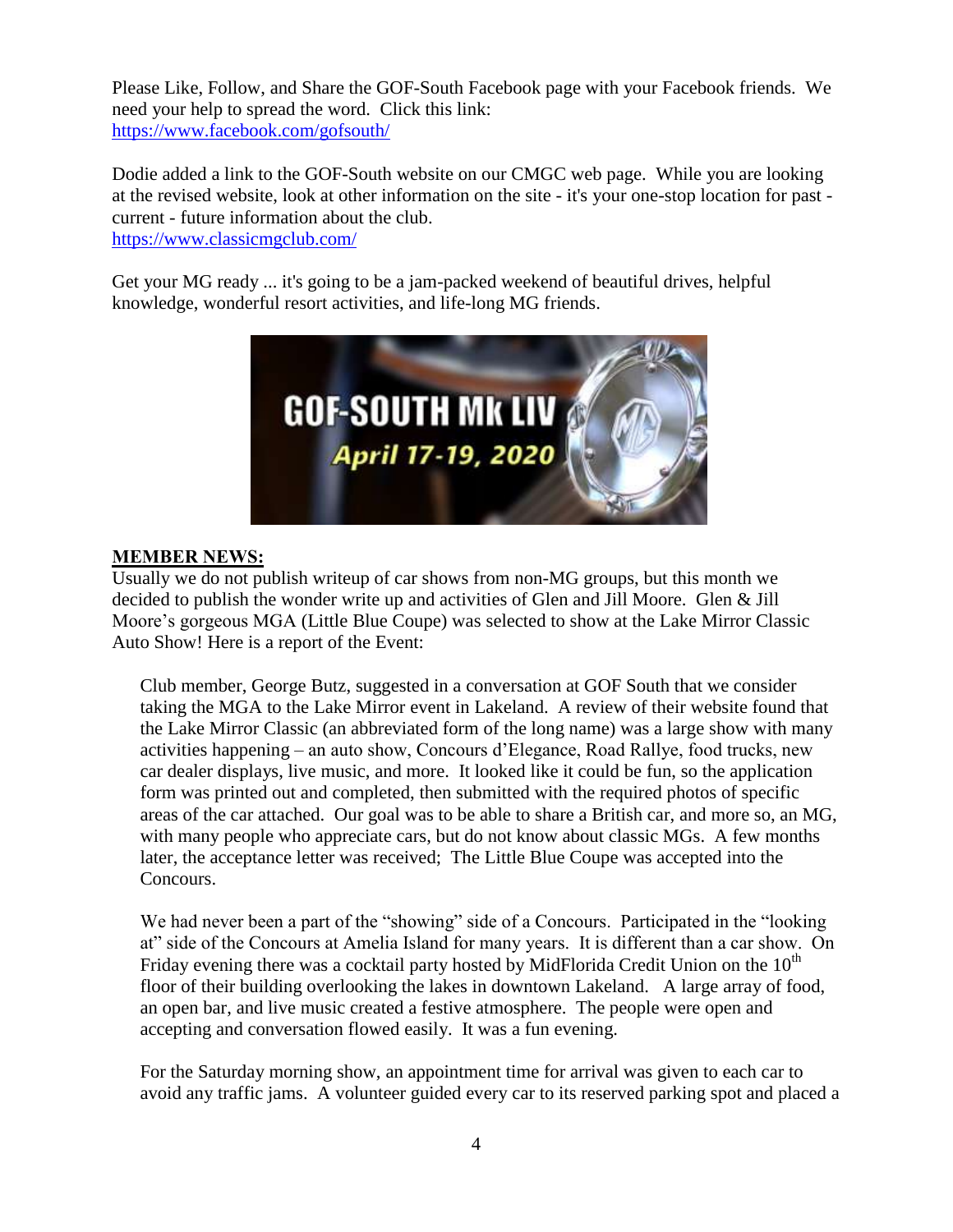professional sign describing the car in front. Mid-day, a buffet lunch was provided for all participants, inside an airconditioned building. Everything is first class.

This year, the Concours focus group was British Cars, the class in which the MGA was placed. The lead judge was Bob Tullius, of Group 44 racing fame, one who knows British cars. His favorite British sports car at the Concours? Jill's Little Blue Coupe. The blue ribbon sure looked nice on the blue car. The Best-of-Class award is a swan sculptured in alabaster.

The Road Rallye was run on Sunday morning. It is a competitive fun rally, with cryptic directions, ending in an unknown, but always interesting location. Scoring is calculated on the accuracy of measuring the mileage of the route and answering challenging questions about sights along the roadways. While the Lake Mirror Classic is about classic cars, there is no requirement to run the rally in a classic car. In fact, there were few classic cars. Not all were even sports cars with many SUVs running. Ford Heacock entered the oldest car, a 1930 Model A Ford racer. The rally was a quality event, designed by a team of people whose hobby is designing fun rallies. The ending point this year was the airplane hangar of the Kathleen High School Aerospace Academy, where a lunch was served, and students conducted a presentation about their airplanes and activities in the program.

The Lake Mirror Classic is a great event. We will return, maybe only as spectators. You should consider attending this event. Many of our members' cars could be considered for the show or Concours. There are no requirements for entry into the rally – just register and send a check. On Saturday, there are more cars and activities than can be visited in a single day. The atmosphere is laidback and fun. A group drive could be considered to add club comradery to the journey. An overnighter would also be possible since, unlike the Amelia Island Concours, the hotel rates are reasonable that weekend. The  $21<sup>st</sup>$  annual MidFlorida Auto Show & Lake Mirror Concours will be October 16 – 18, 2020.

If you are interested in more detail and photos, click on the links below to see the reports on the Lake Mirror Classic in our blog.

<https://classicmg.blogspot.com/2019/10/lake-mirror-concours-delegance.html> <https://classicmg.blogspot.com/2019/10/road-rallye-midflorida-auto-show.html>

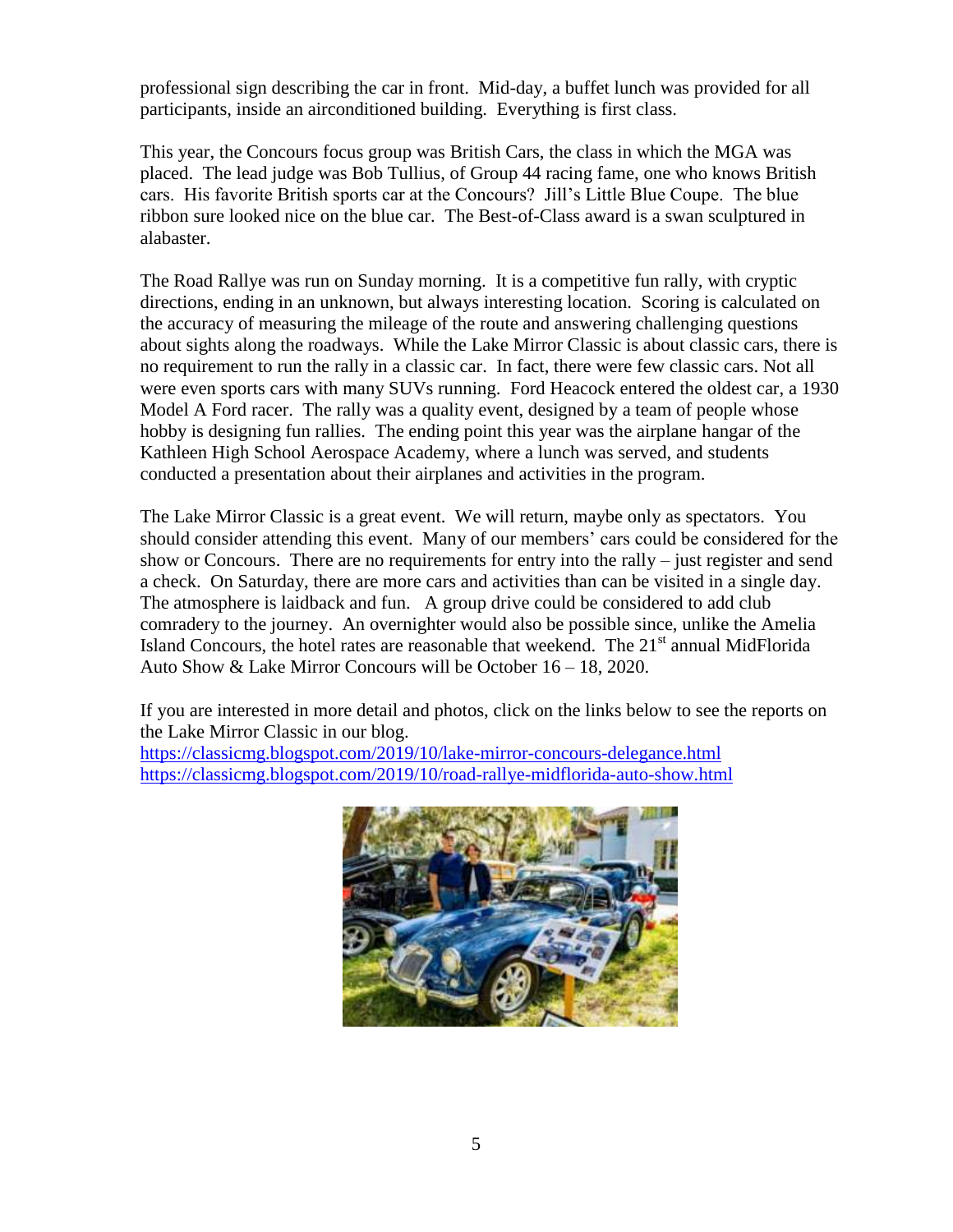# **TRANSITIONS:**

Many of our members met John Twist recent GOFs and many more follow his YouTube videos about MGs. His son, John Oliver Twist, recently passed away following an ongoing battle with PTSD. We all extend our sincere sympathy. The Register is planning a donation to support his family. See: [https://obits.mlive.com/obituaries/grandrapids/obituary.aspx?n=james](https://obits.mlive.com/obituaries/grandrapids/obituary.aspx?n=james-twist&pid=194270621&fbclid=IwAR1wgpTpjDnoI1BhTcryB_4UrKatW1C5Yr8Rkbep20ETamnZUGcS5TSrPxE)[twist&pid=194270621&fbclid=IwAR1wgpTpjDnoI1BhTcryB\\_4UrKatW1C5Yr8Rkbep20ETamnZUGcS5TSr](https://obits.mlive.com/obituaries/grandrapids/obituary.aspx?n=james-twist&pid=194270621&fbclid=IwAR1wgpTpjDnoI1BhTcryB_4UrKatW1C5Yr8Rkbep20ETamnZUGcS5TSrPxE) **[PxE](https://obits.mlive.com/obituaries/grandrapids/obituary.aspx?n=james-twist&pid=194270621&fbclid=IwAR1wgpTpjDnoI1BhTcryB_4UrKatW1C5Yr8Rkbep20ETamnZUGcS5TSrPxE)** 

# **WELCOME TO NEW MEMBERS:**

New members Jerry and Carrie Kroeger live in Maitland and are the proud new owners of a 1953 TD Mk II. Although they are to MGs, they are not new to collector cars. They also own a 1939 Ford conv coupe, 1982 Porsche 911 SC Targa, and a 2005 Porsche Boxster S. Welcome to the club! We hope to see you soon.

There are never too many Cooks! We want to extend a warm welcome to Daniel Cook. Daniel has a 1956 MGA and lives in Lake Mary. His MGA is in a shop in Melbourne. He's looking forward to the day when they will be reunited.

John and Candy Avallone live in Orlando and are looking for an MG to buy and enjoy. John contacted the club's website for help. They will join us soon at a club meeting to be introduced to the "MG Life."

**FOR SALE AND WANTED ITEMS:** If you would like to list any items for sale, please send the information to the editor for inclusion in the newsletter.

# **FOR SALE:**

- 1. For Sale this very rear 1969 MGC GT with RHD. Powered by a smooth 2.9L inline sixcylinder engine. The external color is Grampian Grey  $\&$  is trimmed internally in black with red piping. The car has many upgrades: Lightened Kent Cam, Triple Carbs, Aluminum Radiator, Chrome Wire Wheels, MP3 connection stereo. It also comes with a spare reconditioned O/D gearbox, prop shaft, O/D wiring harness & dash switch. Asking Price: \$20,900. The owner, Mark Grant, may be reached at [markg@iris-int.com](mailto:markg@iris-int.com) or cell 407-451-8030. ( The car is located in Orlando.)
- 2. 1972 MGTD for sale. The car is red with biscuit interior and has 96,800 miles. The owner has had the car for over 60 years and has always been garaged. It has less than 500 miles since engine overhaul and frame up rebuild; new paint (bare metal), leather, tires, and canvas. \$21,000. Located in Leesburg, FL . Contact Jake Kertz at 352-728-4435 or [jakenan@aol.com.](mailto:jakenan@aol.com)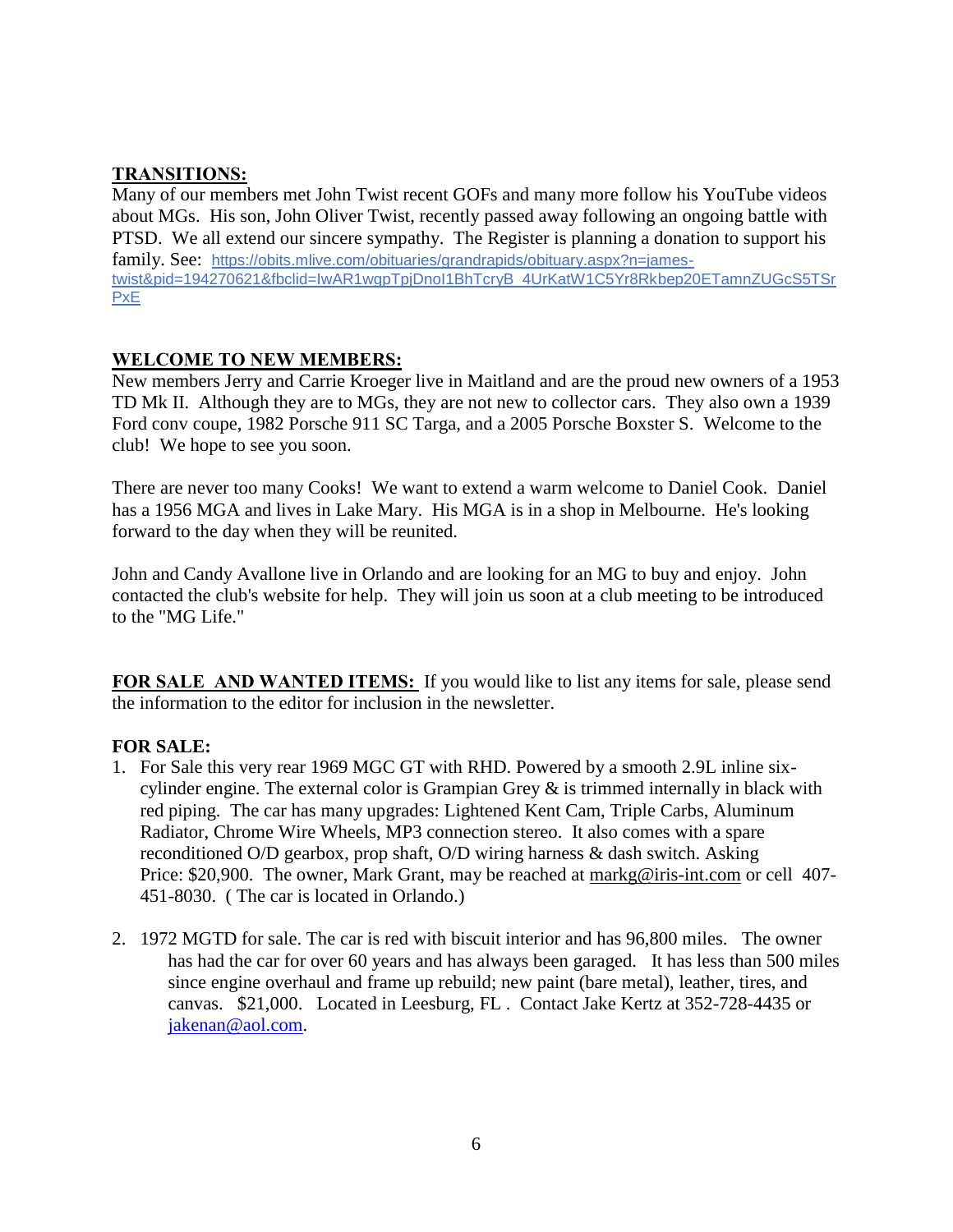3. 1975 MGB for sale. This car has been owned by John Upperco since 1989. It was completely restored in 1996, the engine was rebuilt, and a custom red leather interior was installed. It has been a daily driver on and off until 2006. Since then it has been garaged and driven in the fall and to MGB shows and events. The MGB has 77,000 original miles; the engine is sound, and it drives great. It has been updated to dual carburetors, the brakes were updates 3 years ago, tires have less than 2000 miles on them. The top is 7 years old with one small tear, included is a tonneau top used 3 times. Many parts included. \$5,400 OBO

John also has a 1975 MGB that currently does not run but is restorable or may be used as a parts car, it has a tan interior package purchased 2012, and an older Webber carburetor.

If interested in all or parts of this collection, please call. John Upperco 407-496-7942.

4. CMGC member Conrad Wienckowski is selling his 1977 MGB. The car has a ton of new parts and is in storage. Asking \$5500. Contact Conrad Wienckowski, Altamonte Springs, FL, 407-576-7703 or [dadrad56@gmail.com](mailto:dadrad56@gmail.com) .



5. 1953 MGTD 1 owner, Cream/w Green Interior. 2460 miles on frame- up restoration completed early 2014. 3 Bow tan stayfast top, full tonneau and side curtains, luggage and driving lights. Portfolio of receipts and over 350 pictures of restoration process. \$ 25600 contact Tony Geraci, E-mail marton1879@gmail.com or 407-656-7472.



6. MGB Engine & Transmission: Wes is pulling the engine out and doing a swap-in, so he has a 1970s MG MGB that that he doesn't need. He can prove it runs before he pulls it. He lives in Orlando. Contact Wesley Howard, [slammedtomeiZ32@gmail.com,](mailto:slammedtomeiZ32@gmail.com) 407-773-1988.